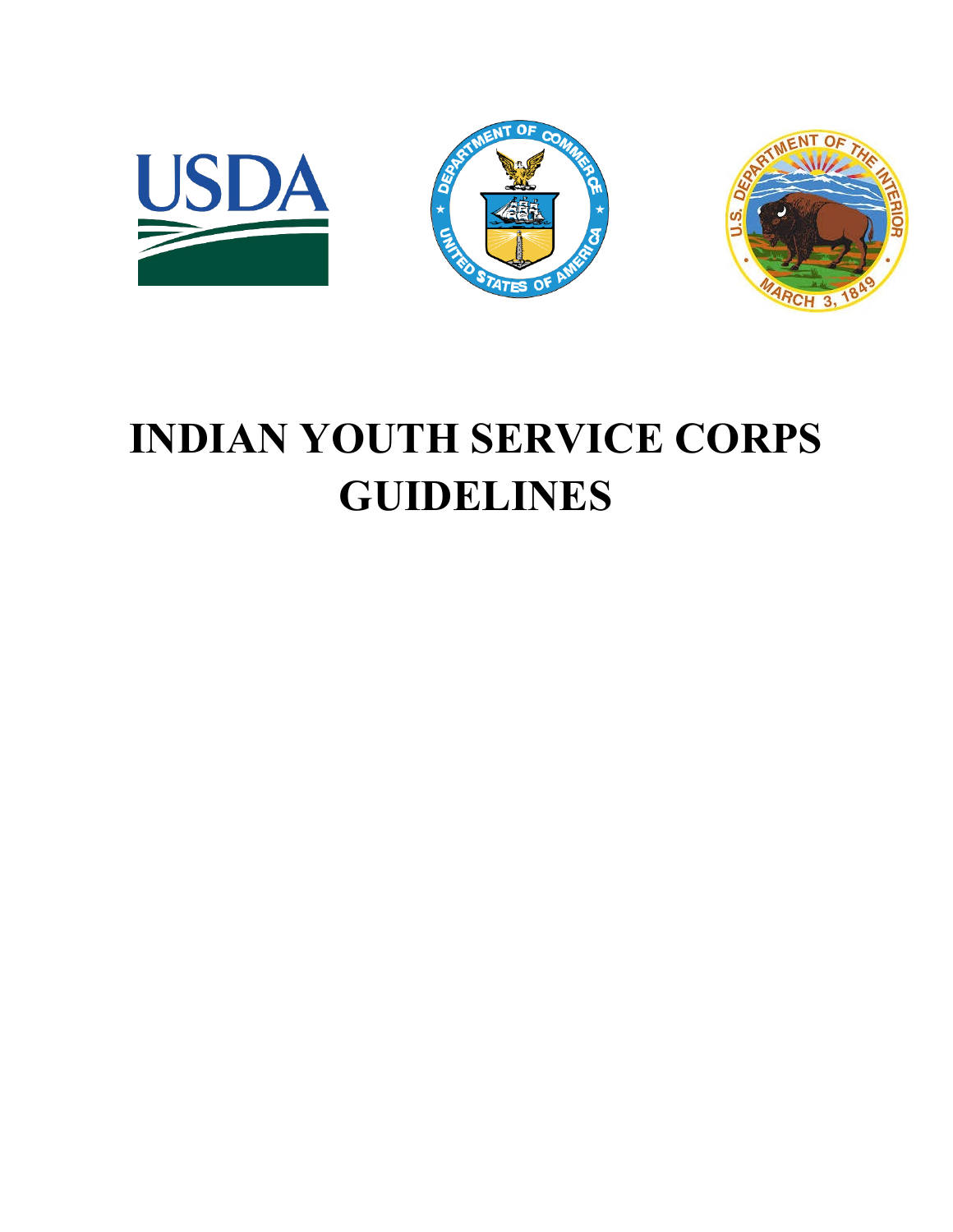# THE INDIAN YOUTH SERVICE CORPS PROGRAM GUIDELINES

# Contents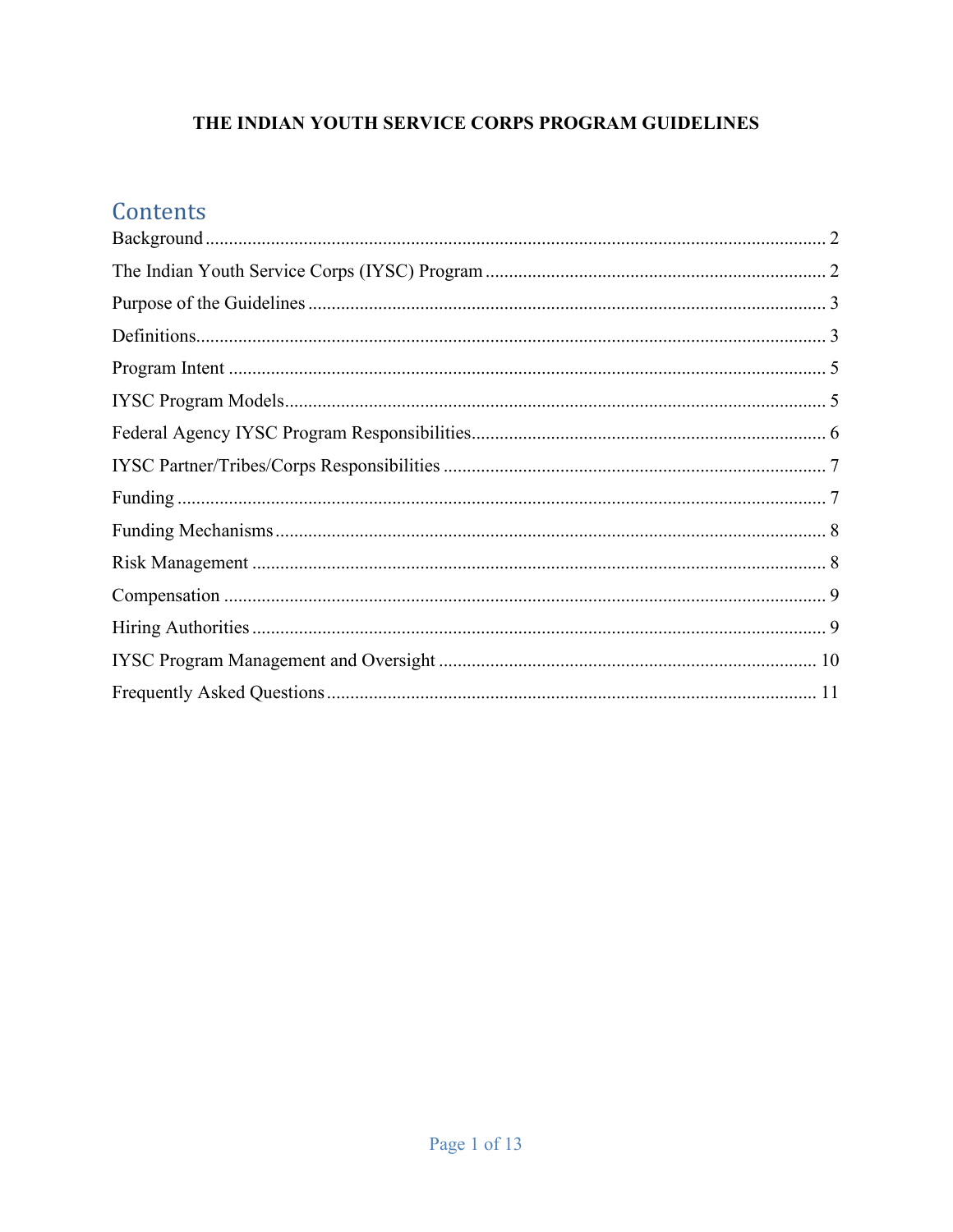# <span id="page-2-0"></span>**BACKGROUND**

In 2019, the John S. McCain III 21st Century Conservation Service Corps Act (21 CSC Act) section of the John D. Dingell, Jr. Conservation, Management, and Recreation Act (Public Law 116-9, Sec. 9003; 16 U.S.C. § 1727b) amended and expanded the Public Lands Corps Act, including establishing the Indian Youth Service Corps (IYSC) Program.

The intent of the IYSC Program is to expand opportunities for Tribes to participate in Public Land Corps activities and to provide a direct benefit to members of federally recognized Indian Tribes or Alaska Native corporations. The IYSC Program will provide meaningful educational, employment, and training opportunities to its participants through conservation projects on eligible service land - public lands and Indian lands.

The following guidelines are intended to be used by Tribes and Federal agencies to develop IYSC programs and to support the implementation of IYSC projects. IYSC programs themselves are crucial components in furthering the Departments' overall goal of helping to increase Tribal engagement in environmental stewardship activities, including the participation of individual members of Tribes. IYSC programs and projects are intended to work together and complement other programs that are authorized under the Public Lands Act. These programs include resource assistants (also referred to as individual placements) as well as apprenticeship and vocational training programs. Tribes, agencies, and partner organizations should also consider these programs and be aware that these additional programs can complement the corps projects developed as part of the IYSC program. These full range of programs are intended to support Tribal youth employment and career development opportunities.

# <span id="page-2-1"></span>**THE IYSC PROGRAM**

The IYSC Program is a statutory program that authorizes Tribes to enter into agreements with qualified youth or conservation corps to carry out appropriate conservation projects on eligible service land. It also allows the Secretary of the Interior, Agriculture, or Commerce to enter into cooperative agreements with Indian Tribes to provide funding and other support in the establishment and administration of the IYSC Program. The key components of the IYSC Program are set forth in the law and consist of:

# • **Participant Criteria**

- o Aged between 16 and 30, inclusive.
- o Veterans may be aged up to 35.
- o A majority of participants must be Indians.

# • **Establishment by Agreement**

o The agreement is to be between a Tribe and a "Qualified Youth or Conservation Corps" (QYCC) and will describe the operation of the Tribe's IYSC program.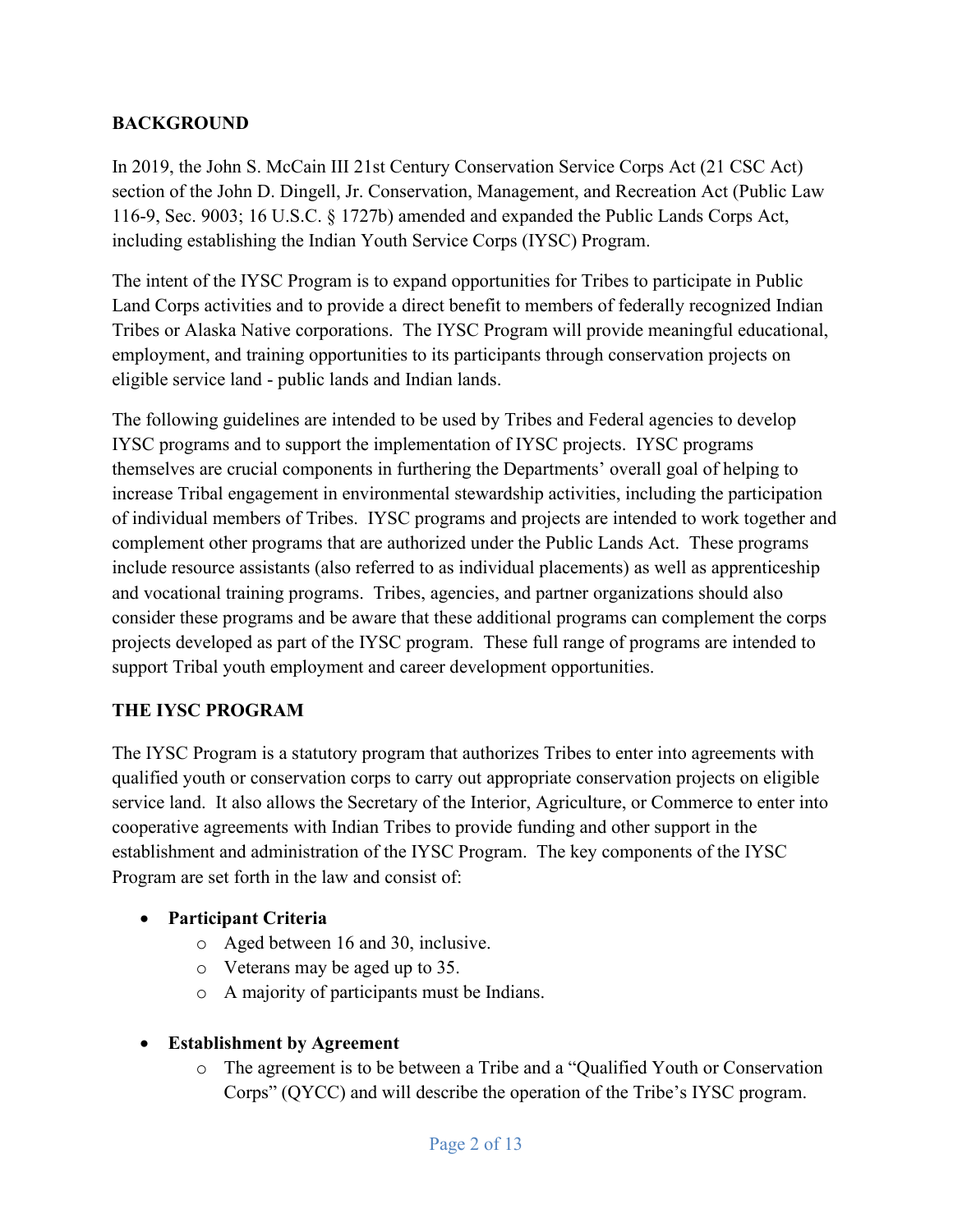- o The Agreement is to be for the benefit of members of the Indian Tribe.
	- Examples of benefits may include work experience and training.
- o A Tribe itself is authorized to establish a QYCC.
	- It is permissible for a Tribe to enter into an Agreement with its own QYCC.
- o A Tribe may enter into an Agreement with established QYCCs.

#### • **Appropriate conservation projects**

- o IYSCs are to carry out projects on eligible service lands public lands and Indian lands.
	- A Tribe may use its own IYSC to conduct projects on its land or projects on public lands.
- o Tribes may utilize an agreement with an outside QYCC to manage an IYSC on its behalf.
	- The QYCC can conduct projects on the Tribe's land or public lands.

#### **The purpose of the IYSC is to:**

- Perform, in a cost-effective manner, appropriate conservation projects on eligible service lands (public lands and Indian lands) where such projects will not be performed by existing employees.
- Expose Indian young men and women to public service while furthering their understanding and appreciation of our Nation's natural and cultural resources.
- Expand educational opportunities by rewarding individuals who participate in national service with an increased ability to pursue higher education or job training; and
- Stimulate interest among our Nation's Indian young men and women in conservation careers by exposing them to conservation professionals in land-managing agencies.

# <span id="page-3-0"></span>**PURPOSE OF THE GUIDELINES**

These guidelines are intended to provide a framework for agencies and Tribes to implement the IYSC Program in a manner that best meets the objectives of the program. These guidelines are also intended to provide Tribes and other partner organizations with information on participating in the IYSC Program.

# <span id="page-3-1"></span>**DEFINITIONS**

# **Appropriate Conservation Projects**

• Any project for the conservation, restoration, construction, or rehabilitation of natural, cultural, historic, archaeological, recreational, or scenic resources.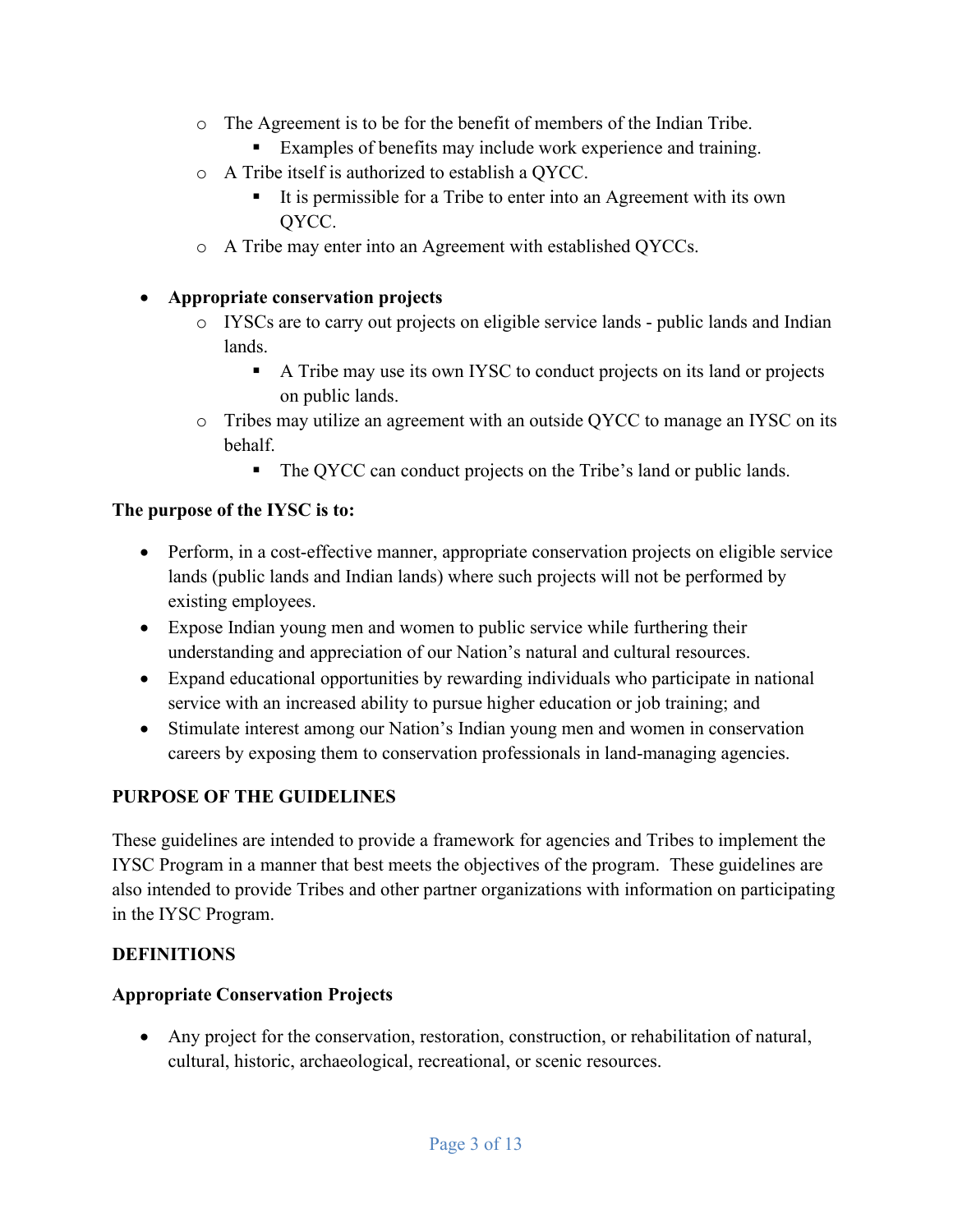# **Eligible Service Lands**

• Public lands and Indian lands.

# **Indian**

• A person who is a member of an Indian Tribe; or is a "Native", as defined in section 3(b) of the Alaska Native Claims Settlement Act (43 U.S.C. 1602(b)).

# **Indian Lands**

- Any Indian reservation;
- Any public domain Indian allotments;
- Any current or former Indian reservation in the State of Oklahoma;
- Any land held by incorporated Native groups, regional corporations, and village corporations under the Alaska Native Claims Settlement Act [43 U.S.C. 1601 et seq.]; and
- Any land held by dependent Indian communities within the borders of the United States whether within the original or subsequently acquired territory thereof, and whether within or without the limits of a State.

# **Indian Tribe**

• An Indian Tribe, band, nation, or other organized group or community, including any Native village, Regional Corporation, or Village Corporation, as defined in subsection (c)(g) or (j), respectively of section 3 of the Alaska Claims Settlement Act (43 U.S.C. 1602 (c), (g) or (j)), that is recognized as eligible for the special programs and services provided by the United States under Federal law to Indians because of their status as Indians.

# **Public Lands**

• Any lands or waters (or interest therein) owned or administered by the United States, except that such term does not include any Indian lands.

# **Qualified Youth or Conservation Corps (QYCC)**

- Any program established by a State or local government, by the governing body of any Indian Tribe, or by a nonprofit organization that:
	- o Can offer meaningful, full-time, productive work for individuals between 16 and 30, inclusive, or veterans aged 35 or younger in a natural or cultural resource setting.
	- o Gives participants a mix of work experience, basic and life skills, education, training, and support services.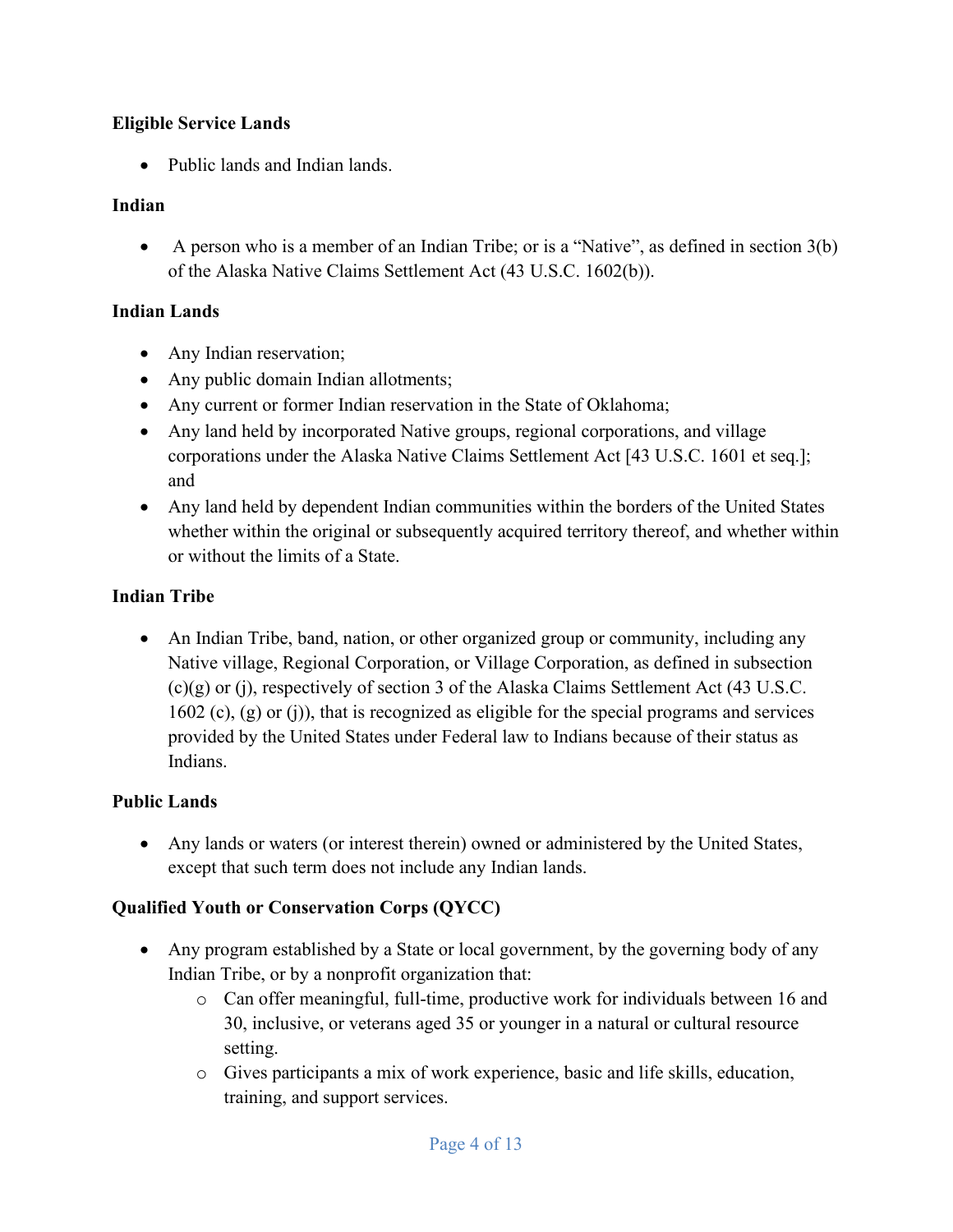o Provides participants with the opportunity to develop citizenship values and skills through service to their community and the United States.

#### **Secretary**

• Secretary of Agriculture, Commerce, and/or the Interior.

# <span id="page-5-0"></span>**PROGRAM INTENT**

# **The IYSC Program is intended to:**

- Benefit the members of Indian Tribes.
- Advance the conservation and protection of natural and cultural resources on eligible service lands through construction, restoration, or rehabilitation of natural, cultural, historic, archaeological, recreational, or scenic resources.
- Promote Indian self-determination and economic development through the execution of projects on Indian lands.
	- o All projects executed on Indian lands should be designed and managed in a collaborative fashion, including consultation with the Tribal government prior to the commencement of any project.
	- o Projects executed on Federal lands through the IYSC should have an informal consultation process to determine how to maximize the participation of Indian youth and young adults on these projects and outline the benefits to the participants and Tribes prior to the commencement and execution of those projects.
- Provide non-Federal employment opportunities for youth and young adults with the goal of developing gainful careers for the program participants in the public and/or private sectors.
- Create a positive awareness in the program participants of their shared histories and cultures with the focus on conserving and protecting these stories and shared experiences for this and future generations.
- Create a deeper understanding of the relationship between the land and its original inhabitants.

# **PARTNER ORGANIZATIONS**

- Primarily consists of QYCCs.
- It is recommended that a QYCC who participates in the IYSC have leadership from participating Tribes in coordinating and managing IYSC programs and projects.

# <span id="page-5-1"></span>**IYSC PROGRAM MODELS**

# **Traditional Service and Conservation Corps Model**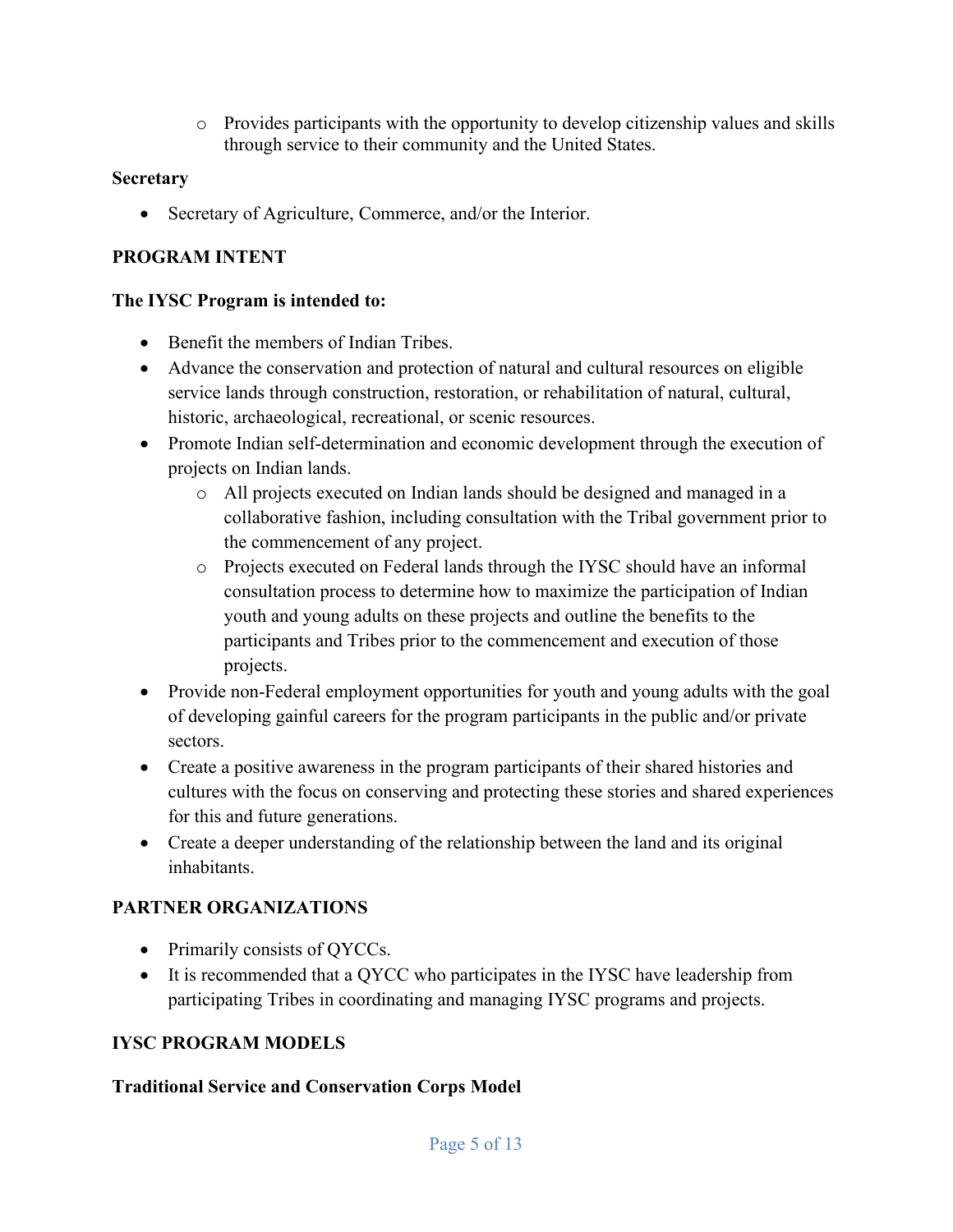# • **Eligible Participants**

- o Indians and other individuals between the ages of 16 and 30 years.
- o Veterans aged 35 or younger.

# • **Description**

- o Episodic conservation crew projects on eligible service lands. Typically, these projects are 4-12 weeks in duration.
- o A typical crew is comprised of 6-8 participants with 2 crew leaders. Size of crews can vary depending on the scope of the project.
- o At least 10 percent of all project activity contains a structured educational and training component.

# • **Types of Projects**

- o Types of projects can include, but are not limited to:
	- Restoration and rehabilitation of facilities.
	- **Trail building/restoration.**
	- Climate mitigation and resilience.
	- **Reforestation.**
	- **Landscape and seascape conservation that protects species and ecosystems.**
	- Restoration of contaminated sites, disturbed land, and resources to build longterm adaptive capacity.
	- Invasive species removal.
	- $\blacksquare$  Erosion control.
	- Fire fuels reduction/wildfire protection.
	- **Wildlife surveys.**
	- Watershed restoration.
	- Habitat restoration.
	- Farming/gardening.
	- Water/soil sampling.
	- Recreation enhancement.
	- **Historic structures/artifacts preservation.**
	- Natural disaster environmental restoration.

# <span id="page-6-0"></span>**FEDERAL AGENCY IYSC PROGRAM RESPONSIBILITIES**

- Establish a process to enter into cooperative agreements with Indian Tribes to establish and administer the IYSC. These agreements may:
- Identify appropriate IYSC conservation projects on eligible service lands as part of the annual work plan process.
- Define the parameters for the work. This should include identifying the expected length, or term of service that IYSC members must perform to complete the project.
- Identify and provide funding for the project.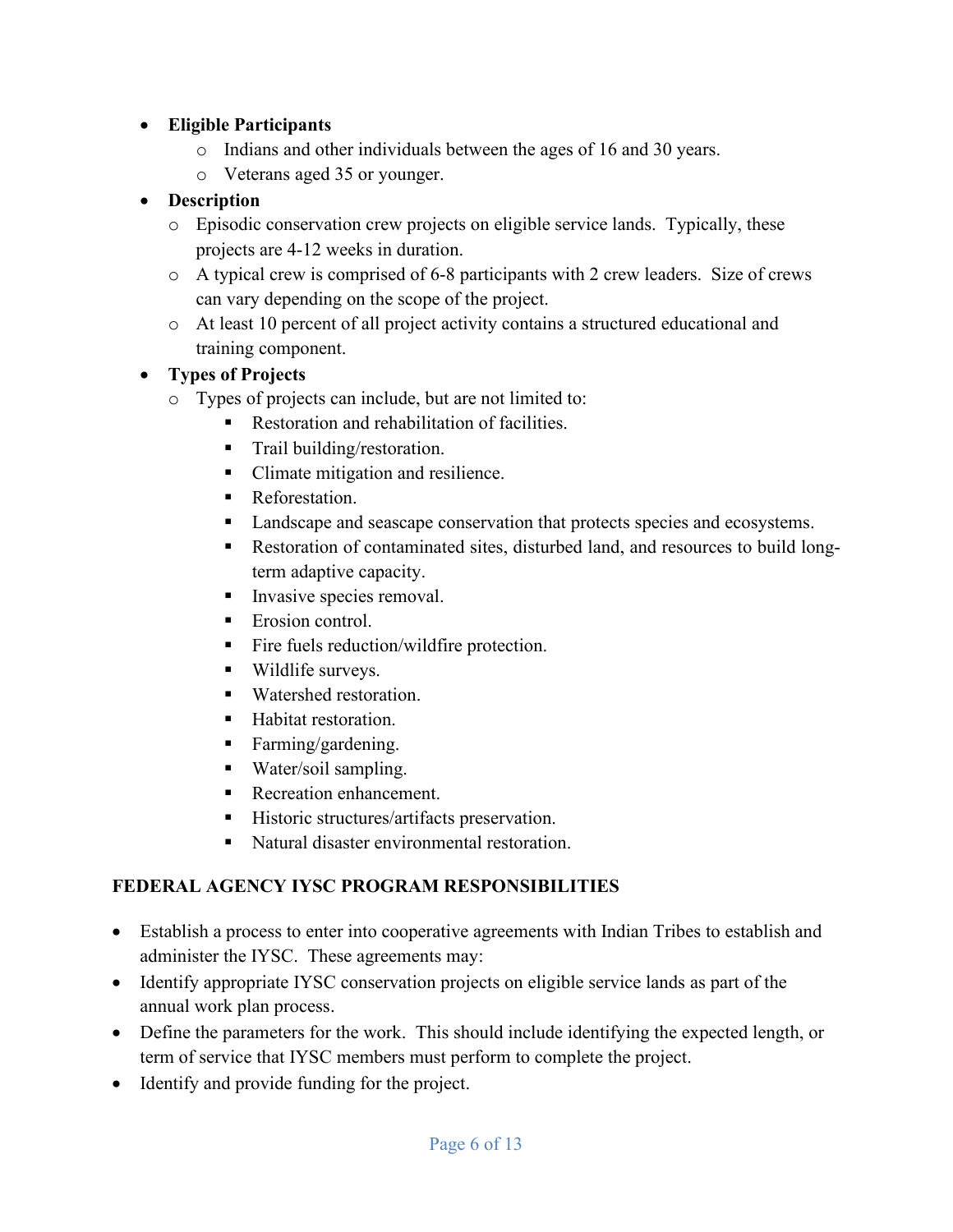- Identify how the cooperative agreement's requirement for substantial involvement by the awarding Federal agency will be satisfied. Typically, the Program Officer for the agreement or a designated Technical Advisor is responsible for ensuring substantial involvement in IYSC projects. Involvement by Federal agency staff will consist of, but is not limited to, the following:
	- o Consulting with Tribes and the QYCCs prior to beginning an IYSC project.
	- o Mentoring and training youth crews and individuals on conservation and stewardship of natural and cultural resources.
	- o Collaborating with partner organization/Tribe(s) in carrying out management, development, implementation, and evaluation of the proposed work project.
	- o Providing feedback to the partner organization in selecting individuals for projects.
	- o Halting work, when necessary, because of failure to meet agreement objectives.
	- o Establishing clear expected outcomes with a clear performance matrix to accomplish projects.
	- o Closely monitoring and/or being operationally involved with IYSC projects.
	- o Providing IYSC participants with project overviews, information on natural and/or cultural resource significance, and formal or informal sessions about potential Federal and private sector career opportunities.

# <span id="page-7-0"></span>**TRIBE AND QYCC RESPONSIBILITIES**

- Enter into an agreement regarding the roles, responsibilities, and operations of the IYSC, which covers how to:
	- o Recruit, select, and hire IYSC participants.
	- o Process participant stipends or payroll.
	- o Provide trained and experienced crew leaders or staff, and directly supervise, where appropriate, the IYSC participants.
	- o Coordinate and conduct work training and education for participants.
	- o Monitor participant work hours, ensure they are meaningfully engaged in substantive work, and evaluate their performance.
	- o Establish rigorous risk management plans including written infectious virus disease safety protocols prior to beginning IYSC projects.
	- o Establish protocols for addressing sexual as well as other forms of harassment.
	- o Provide appropriate project match funding when appropriate.

# <span id="page-7-1"></span>**FUNDING**

• The IYSC can be funded through federally appropriated funds via the cooperative agreement.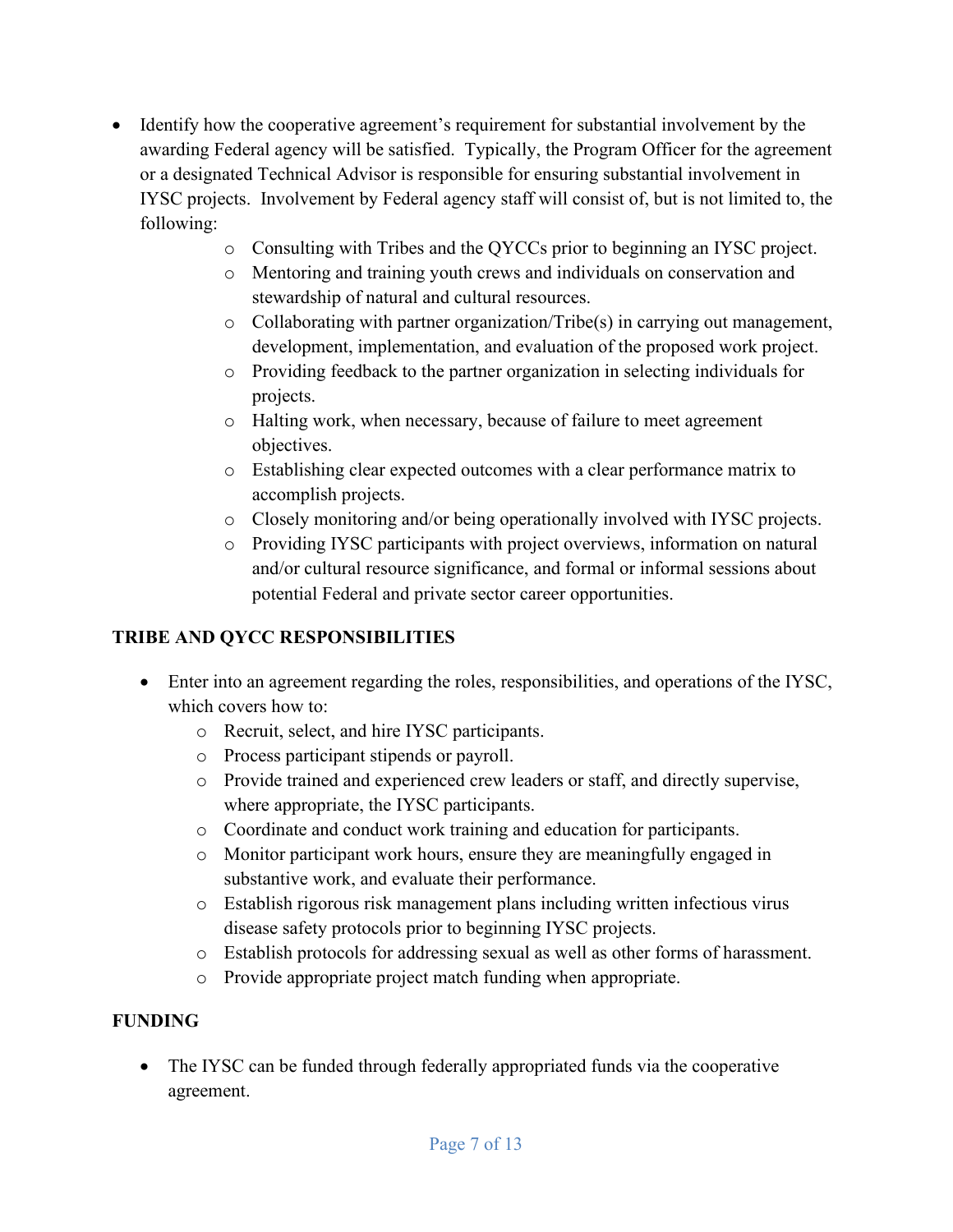- Philanthropic funds can support IYSC through full funding and cost match funding.
- The 21 CSC Act requires a 25 percent project cost match from non-Federal sources in the form of cash and/or in-kind donated services and materials.
- No cost match is required for IYSC projects carried out on Indian lands.
- The IYSC is eligible to receive grants from the Corporation for National and Community Service AmeriCorps Program through participating partners.

# <span id="page-8-0"></span>**FUNDING MECHANISMS**

- **Financial Assistance/Cooperative Agreements/Participating Agreements**
	- o Cooperative agreements and participating agreements require that Federal agencies be substantively involved in the design, planning, and execution of the program and/or project.
- **Grants**
	- o IYSC programs and projects are eligible for Federal grant funding only through the AmeriCorps Tribal Grants Program.
	- o Philanthropic grants are allowable.
- **Financial Management**
	- o Establish a centralized funding source with funding criteria and evaluation metrics.
	- o Implement a transparent competitive process that allows for units and program offices interested in participating in the IYSC to develop project proposals that are rated, ranked, and evaluated for merit.
	- o Geographic and demographic considerations should be among the evaluation metrics along with agency mission priorities.
	- o All appropriate agency funding can be leveraged to support the IYSC including those focused on cultural resources, education, recreation, tourism, facilities management, and natural resource stewardship and science.

# <span id="page-8-1"></span>**RISK MANAGEMENT**

- Partner organizations are required to have written infectious virus disease safety protocols prior to beginning IYSC projects.
- Agencies should require IYSC partner organizations/tribes to have written risk management and safety protocols that meet agency and Occupational Safety and Health Administration standards.
- Partner organization leadership, supervisory staff and participants should be trained appropriately to meet the risk management needs of their programmatic scope.
- Proper insurance coverage as required by Federal, State, and local law should be mandatory for participation in the IYSC.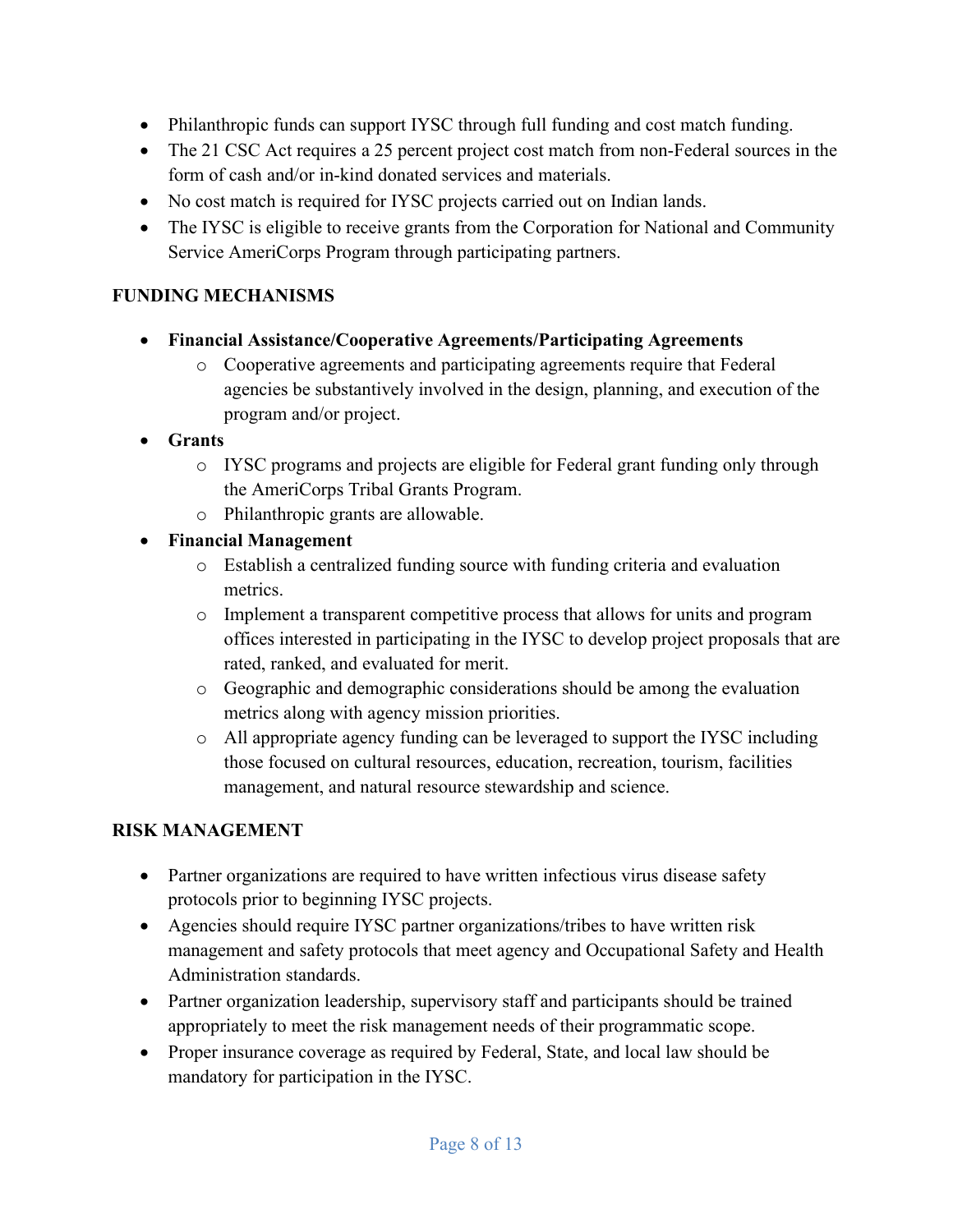- Protocols for reporting sexual harassment and other forms of harassment incidents must be established and in writing prior to the start of any IYSC project.
- Partner organizations are required to have written infectious virus disease safety protocols prior to beginning IYSC projects.

# <span id="page-9-0"></span>**COMPENSATION**

- The Secretary (Agriculture, Commerce, or Interior, as applicable) establishes the compensation rates for IYSC participants.
- IYSC is exempt from Davis Bacon Act wage guidelines.
- It is recommended that wages, stipends and/or living allowances meet appropriate geographic living wage standards.

# <span id="page-9-1"></span>**HIRING AUTHORITIES**

The work of the IYSC will occur on and directly benefit public lands, Indian lands, Alaska Native lands, and the communities that are on or near these lands and whose economic wellbeing is dependent on the viability and sustainability of these lands. Expanding access to flexible hiring authorities for IYSC members will enhance and improve self-determination and self-governance capabilities in Indian communities and promote greater self-sufficiency by creating more pathways to Federal government career opportunities.

The inclusion of the Public Lands Corps (PLC) Non-Competitive Hiring Authority in the IYSC will:

- Incentivize individuals seeking natural and/or cultural resource career opportunities to fully participate on IYSC projects that will improve their communities and promote sustainable land and cultural management practices.
- Increase participating Federal agencies' capacity to achieve human capital priorities to fill occupational and talent gaps that are specific to these agencies and to advance justice, equity, inclusion, and diversity workforce developmental goals.

# **Public Lands Corps (PLC) Non-Competitive Hiring Authority**

• Following completion of all service requirements, a participating agency may provide non-competitive hiring status to a former member of the IYSC. This means that after all requirements have been met, former IYSC members may apply for a job without having to compete with the public or applicants with veteran's preference. There must be documentation of the participant's hours to ensure their eligibility. The Certificate of Eligibility for Non-competitive Hiring Status must be signed by the designated agency PLC/IYSC Coordinator.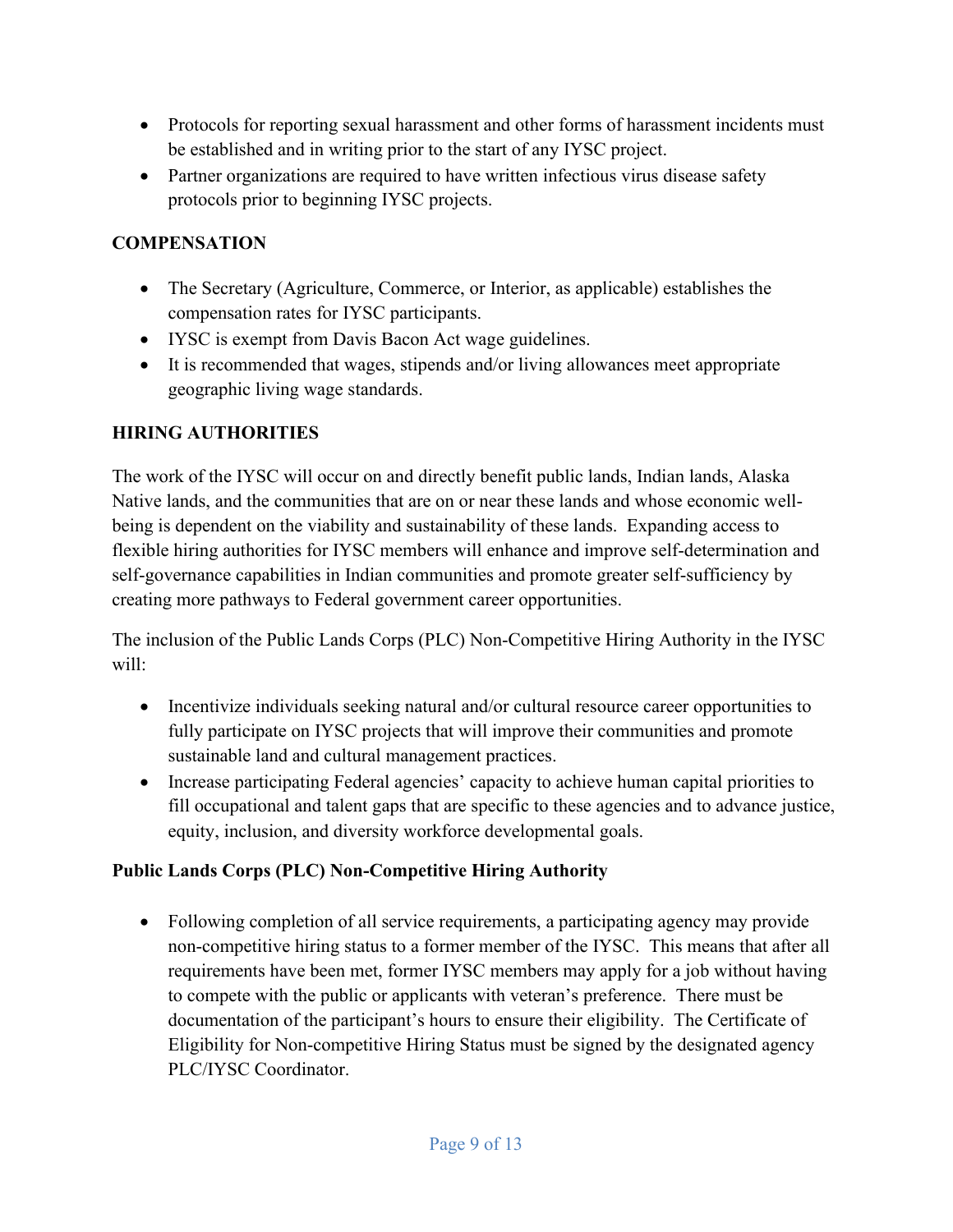- PLC/IYSC hiring status is not a guarantee of a Federal job. Hiring decisions are based on the selection of the best-qualified candidates for the limited vacancies that may be available at any given time.
- Eligibility: To be eligible for PLC/IYSC non-competitive status, a former participant, in addition to completing their outlined term of service, must have:
	- o Completed a minimum of 640 hours of satisfactory service on a PLC/IYSC project or projects that included at least 120 hours on Federal public lands to receive PLC/IYSC hiring status.
	- o Completed their most recent corps term of service within the last 2 years.
	- o Applied to a vacancy announcement for which applications are being accepted from individuals with non-competitive status.
	- o Met the Office of Personnel Management minimum qualification standards and any other qualification requirement(s) stated in the vacancy announcement for the position for which they are applying.
	- o Been appointed within the 2-year requirement (the 2-year time frame cannot be extended.)
- This authority may be used for General Schedule and Federal Wage System positions.
- Age restrictions: A former member of the PLC/IYSC must begin their final term of service, as outlined in the financial assistance agreement or other instrument established between the corps and the agency, prior to turning age 31 (or a veteran up to age 36).
- Types of positions a former participant may apply to**:** A former member of the PLC/IYSC who meets eligibility and qualification requirements may apply, and be selected, for positions advertised under merit promotion procedures (merit promotion is a process by which a current or former Federal employee may apply for a job without having to compete with the public or people with veterans' preference. Instead, they compete with other competitive service employees and individuals with non-competitive status, such as former participants).
- Announcement, Application, and Competition**:** Job vacancy announcements for merit promotion positions must be listed on [www.usajobs.gov,](http://www.usajobs.gov/) and must clearly state that noncompetitive status applicants may apply and explain how to be considered using noncompetitive status. Servicing human resource officers and hiring officials are encouraged to use language within job opportunity announcements that solicits former PLC/IYSC participants to apply.
- Appointment: Under the PLC/IYSC authority, appointments must be effective within 2 years of the candidate's completion of PLC/IYSC service. Such appointment will be in accordance with requirements governing appointment to the competitive service.

# <span id="page-10-0"></span>**IYSC PROGRAM MANAGEMENT AND OVERSIGHT**

**Each agency should establish an IYSC coordinator to:**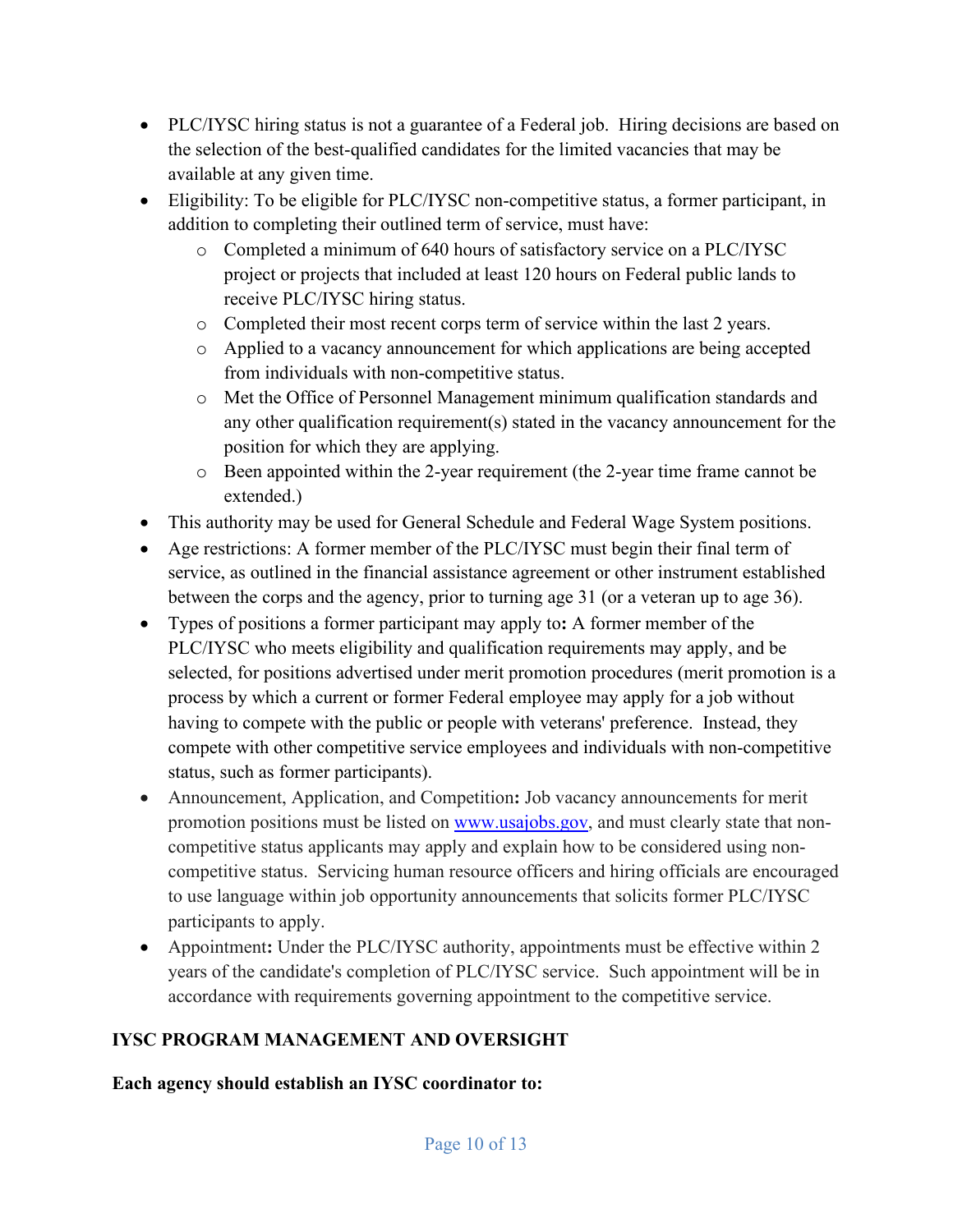- Oversee the development and execution of IYSC projects.
- Establish agency-wide performance measures.
- Coordinate inter-agency and inter-bureau communications, agreements, and projects.
- Facilitate inter-bureau IYSC disputes and issues.
- Serve as the primary point of contact to the agency tribal/regional liaisons, tribal schools, and IYSC partner organizations.
- Formulate and assemble the agency end of year reports.
- Lead the IYSC agency advisory council.

#### **Establish an IYSC Agency Advisory Council**

• This advisory group should be composed of tribal liaisons, youth, and youth adult program coordinators and managers and select subject matter experts in certain fields (facilities management, cultural resources, science, recreation, and education).

#### **Establish Regular IYSC Stakeholder Meetings**

- Communication regarding the IYSC is essential for its development and sustainability.
	- o The IYSC coordinator should promote the IYSC program and take input on the success of the program at national tribal conferences, Federal tribal liaisons meetings, Corp Network national conferences, and Indian-focused cultural conferences.

#### **Establish evaluation surveys and annual performance metrics**

• The IYSC coordinator should establish performance metrics at the beginning of each fiscal year, use surveys as a tool to measure progress against the performance metrics, and publish the results in the IYSC agency annual reports.

# <span id="page-11-0"></span>**FREQUENTLY ASKED QUESTIONS**

# **What is the difference between the Indian Youth Service Corps Program (IYSC) and the Federal Pathways Program?**

The IYSC is a partnership-based program designed to provide employment and training opportunities to Indian youth. The employment and training opportunities are for non-Federal positions and through conservation projects on eligible service land. In contrast, the Federal Pathways Program offers internships and two-year development programs within Federal agencies for students and recent graduates. IYSC has an age restriction for general participants 16-30 years of age for non-veterans and 35 years and younger for veterans. There is a two-fold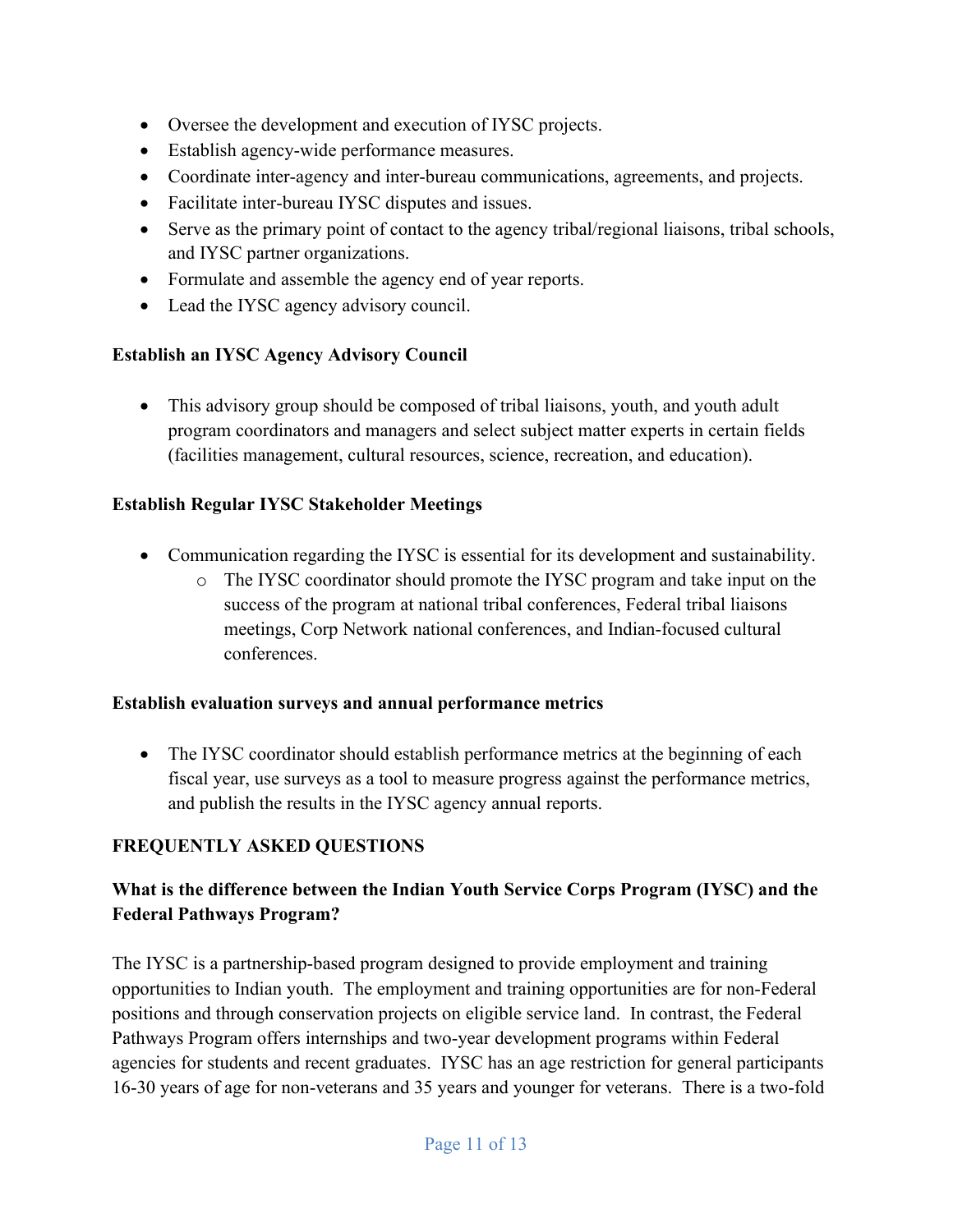objective with the IYSC to provide training for its participants for careers in both the public and private sector. The IYSC has special hiring authority via the Public Lands Corps (PLC) Non-Competitive Hiring Authority.

# **Does an IYSC participant have to be enrolled in school to participate in the program?**

No. IYSC participants who have not received their high school diploma are encouraged to attain their diploma or their high school equivalency diploma, but this is not a requirement for participation in the program.

# **Do service hours obtained in the IYSC count toward Federal service?**

No. Service hours obtained in the IYSC do not count toward time in Federal service. However, those service hours can be used as qualifying experience if the IYSC participant seeks a Federal position.

# **What are the direct benefits to Indian youth and Tribes who participate in this program?**

Youth participants are afforded an opportunity to receive hands-on training opportunities in a variety of career fields while earning a stipend, living allowance and/or wage. The goal of this program is developing a generation of Indian youth who have the necessary skills to compete in the public and private sector job markets. Tribes can benefit from IYSC projects that support various initiatives such as cultural resource preservation, tourism, outdoor recreation, and natural resource protection and conservation. The IYSC is designed to be a collaborative program that provides shared benefits to the program participants, tribes, and the public.

# **Do Federal agencies and Tribes have flexibility in how they design their IYSC Programs?**

Yes. This guidance is designed to serve as a framework for how Federal agencies and Tribes develop and operate their IYSC programs. Each agency/bureau should consider their mission and strategic priorities and develop IYSC projects that assist with achieving those priorities. In some cases, work projects developed through the IYSC can be more cost effective than projects developed with commercial contract firms. There is a real benefit to providing hands-on training opportunities to Indian youth because successful graduates of this program likely will go on to become productive contributors to our nation's economy and provide valuable contributions to Indian country and the United States of America.

# **Is there a direct appropriation from Congress to support this program?**

No. Agencies are encouraged to redirect existing appropriated funds to support this program.